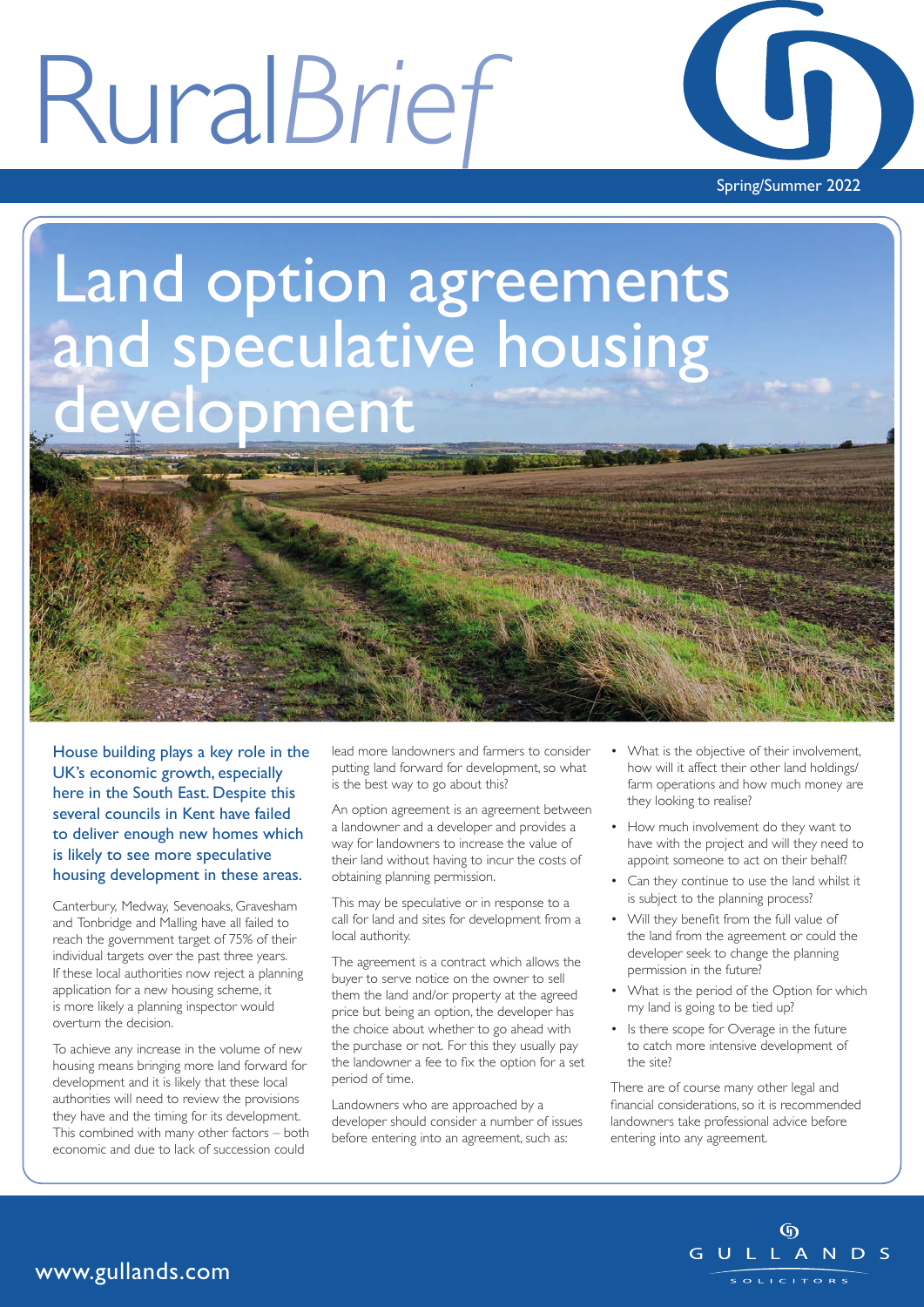### **Partnership Agreements – a firm handshake or agreed in writing?**

Have you ever considered what will happen to your farm business if one of the partners dies or is made bankrupt and you don't have a written partnership agreement in place? Legally speaking the Partnership Act 1890 will be used which requires all debts to be paid and borrowing returned to banks with the residue being distributed between the remaining partners. If this isn't what you had in mind then read on…

In practice in the absence of a written partnership agreement then as long as the remaining partners agree, a new partnership agreement can take over all of the debts and assets of the old partnership so that a sale doesn't have to take place.

It is always better not to leave anything to chance as a written partnership agreement will reduce the risk of a dispute taking place, as conversations about all of the tricky issues will have taken place and an agreement reached.

Another area that frequently causes disputes is how the assets will be valued in the event that the partnership agreement comes to an end, as there can be a significant difference between the book value of assets vs the open market value. Given the rise in land and property values in recent years this is important to get right for the long term success of the farm business.

Other points to include in the written agreement will be which assets are personally owned and which are business assets belonging to the partnership. Property which is owned by a farming partnership will be eligible for full Business Property Relief (BPR), however if it is owned personally and used by the partnership in the course of the farming activities then only 50% BPR will be available. Agricultural property relief is only applicable to the assets used for agricultural purposes and at their agricultural value, which might not be the true market value.

Finally, it is also important to make sure all partners have Wills which are up to date and accurately reflect the points in the partnership agreement. For example, if land and property is included in the partnership agreement then it cannot be gifted in a Will, but you can leave the interest in the partnership in the Will instead.

It is never too late to draw up a written agreement, so don't leave anything to chance and get in touch today.





### The Wine **Weekend** Maidstone

We are delighted to be supporting a brand new wine event for the public which is being held in Maidstone on Saturday 16<sup>th</sup> July 2022.

The Wine Weekend is a new event to celebrate and showcase viticulture here in the heart of Kent's wine region. We are delighted to have been involved in helping to set up this initiative along with Ulric Allsebrook of Frederic Bistro, the Maidstone Business Improvement District and Kent County Council.

On offer will be a delicious range of wines from local producers including Chapel will be available to taste and buy along with food and other refreshments.

setting the event up comments: *"What better way to enjoy the wines of our many producers here in the Garden of England on a sunny, summer day, which will also bring people into Maidstone for the weekend and to enjoy the hospitality of the town centre. Initiatives such as this are important for our high street and local businesses as it provides an opportunity to showcase some exciting and very delicious setting of Sessions House will be a stunning backdrop to what we hope will become an* 

against purchases) and The Wine Weekend will be held in the beautiful courtyard of Sessions House, the buildings of Kent County Council. Further details for the public and exhibitors is available at www.thewineweekend.co.uk

#### www.gullands.com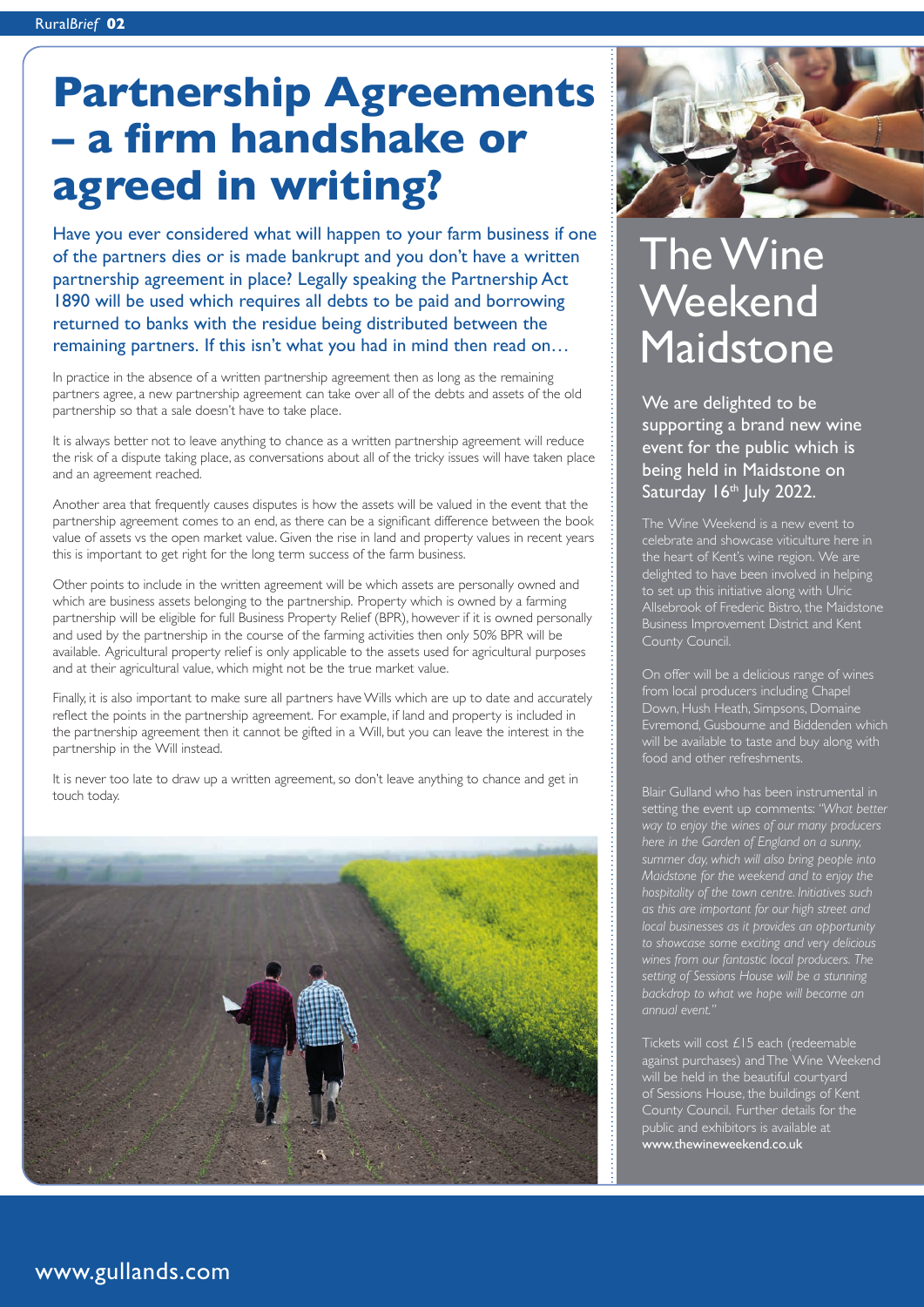# **Making way for the next generation**

Applications are now open to farmers in England for a new Lump Sum Exit Scheme. Those eligible have until midnight on 30 September 2022 to apply.

So how should farmers plan for their exit.

This new scheme was initially billed as a retirement scheme but it is open to applicants who want to leave the sector and take up a new occupation, as well as those wanting to retire. This is also likely to be a one off scheme and not open to applications in future years.

You can request a forecast as to how much you might receive before making a final decision.

Payments will be calculated based on an average of BPS payments made for the 2019/20 and 21 scheme years which also includes young farmer or greening payments. This figure will be divided by 3. If payments were claimed in Scotland, Wales, or Northern Ireland the reference amount (which has a cap) will only relate to your English payments.

Your lump sum payment may also be reduced if you do not give up enough entitlements and this could happen where entitlements have been sold or leased out since the 2021 BPS was claimed.

Applicants may also want to apply for BPR in 2022 as well as the Lump Sum Exit Scheme in case they find they are not eligible or if the transfer of land can be completed in time.

If you have inherited all or part of a business from a farmer who claimed BPS in one of the years 2019 to 2021, that BPS claim history can be taken into account.

If two or more businesses have merged since BPS 2018, the merged business can ask for the BPS claim history of the original business to be taken into account.

This is clearly a complex issue and we are happy to work with your agents to help you decide the best course of action.

The structure of your farming business might also dictate whether taking a lump sum payment is worthwhile. If you farm is in a partnership or Limited Company there could be implications for the whole business with the other directors/shareholders prevented from claiming any subsidy in the future.

In general planning for your succession should start with a conversation with family members to discuss any hopes and ambitions they might have. At this stage independent advisers can help you model how the business could look going forward. If you decide to pass on the business and assets then you will need to consider a range of factors such as:

- What each family member expects or needs from the farm assets.
- How the assets of the farm are currently owned.
- Who currently occupies any land and buildings and any agreements in place which cover this.

• The future focus and direction of the farm business and the role the new generation will have in seeing this to fruition.

It is important to take specialist tax advice before any actions are taken to review both the Inheritance Tax and Capital Gains Tax implications of any decisions.

Other ways to protect the assets of the business and individuals going forwards includes making sure everyone has an up to date Will that enables the succession of the business as planned, that Partnership or Shareholder agreements are in place. Thinking personally, ensure pre and post nuptial agreements or cohabitation agreements are considered and used which can help to keep wealth and assets in the family if younger family members want to get involved.

If you are thinking about family members who don't want to be actively involved in the farm business but you would still like them to receive a 'fair share' then holding assets (such as land and commercial property) in a Self-Invested Personal Pension (SIPP) is one option rather than selling assets off or taking out finance to provide a lump sum payment.

Finally, once you have agreed a plan and the time scale to allow for a hands-on handover period, consider how your advisers can also play a role in this transition to help the next generation truly succeed and hit the ground running.